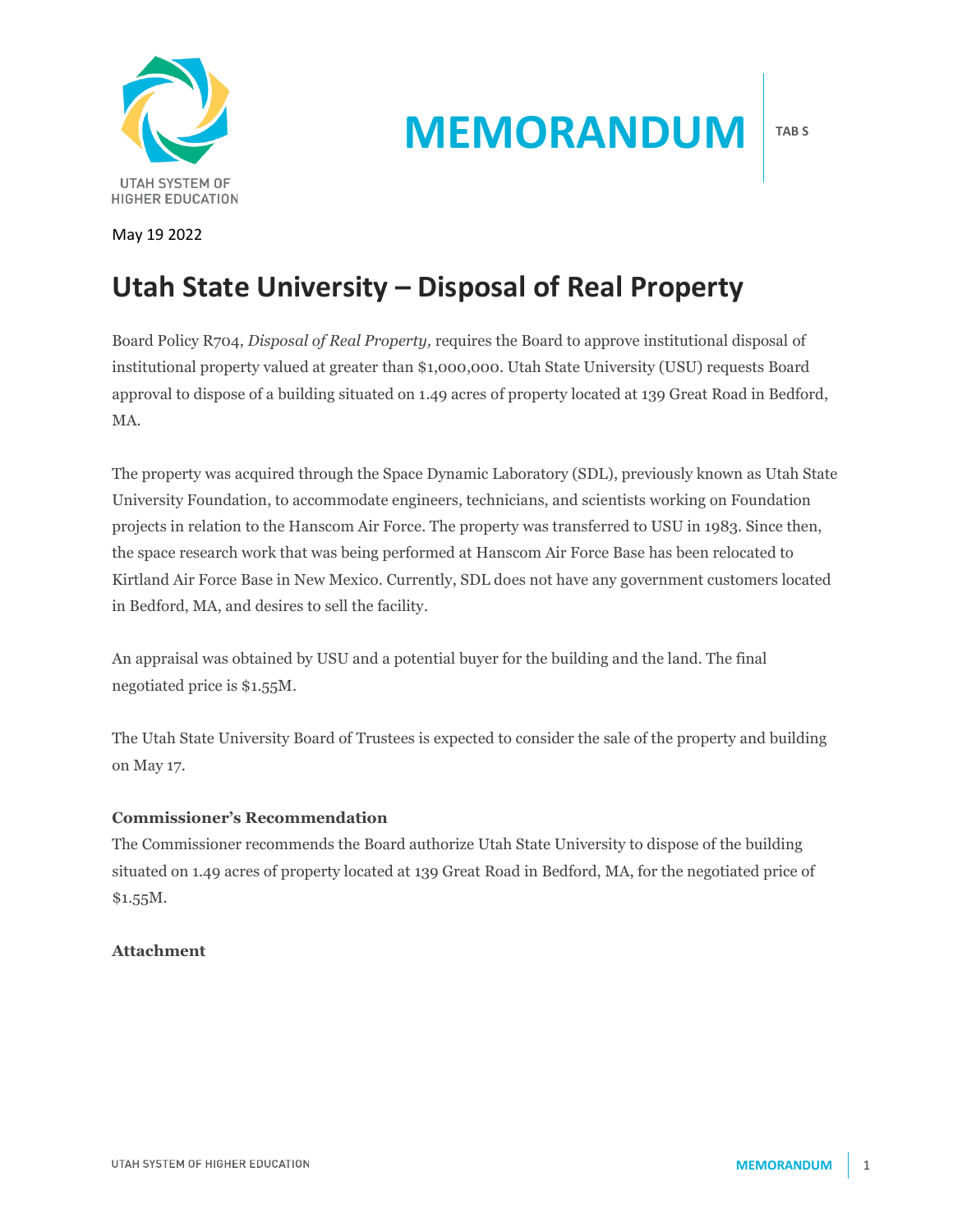

**Finance & Administrative Services UtahState**University

**Office of the Vice President**

May 16, 2022

Commissioner Dave Woolstenhulme Utah State Board of Regents Board of Regents Building The Gateway 60 South 400 West Salt Lake City, Utah 84101-1284

Subject: Real Property Disposition

Dear Commissioner Woolstenhulme:

Utah State University (USU) desires approval to dispose of a building situated on 1.49 acres of land located at 139 Great Road in Bedford, Massachusetts as shown on the aerial photo in the attached Exhibit A.

Space Dynamics Laboratory (SDL), previously known as Utah State University Foundation, acquired the property prior to 1981 to accommodate engineers, technicians, and scientists working on Foundation projects, particularly related to the Hanscom Air Force Base. In 1983, SDL transferred the property to USU.

Several years ago, the Department of Defense relocated the space research that was being performed at Hanscom Air Force Base to Kirtland Air Force Base in New Mexico. Currently, SDL does not have any government customers located in Bedford, Massachusetts and desires to sell the facility.

Appraisal reports obtained by USU and a potential buyer concluded a fair market value between \$1.23 - \$1.65 million for the building and land. The final negotiated agreed upon sales price is \$1.55 million.

On February 10, 2022, USU and Bedford entered a Sales and Purchase Agreement with a final negotiated sales price of \$1.55 million. The Agreement is conditioned upon completion of the approval processes required for both Bedford and USU. Bedford completed its required processes on March 25, 2022. The parties agreed to amend the initial closing date of May 2 to May 24 to accommodate obtaining approval from the Utah State University Board of Trustees and the Utah Board of Higher Education.

The Utah State University Board of Trustees approved the sale on May 17, 2022.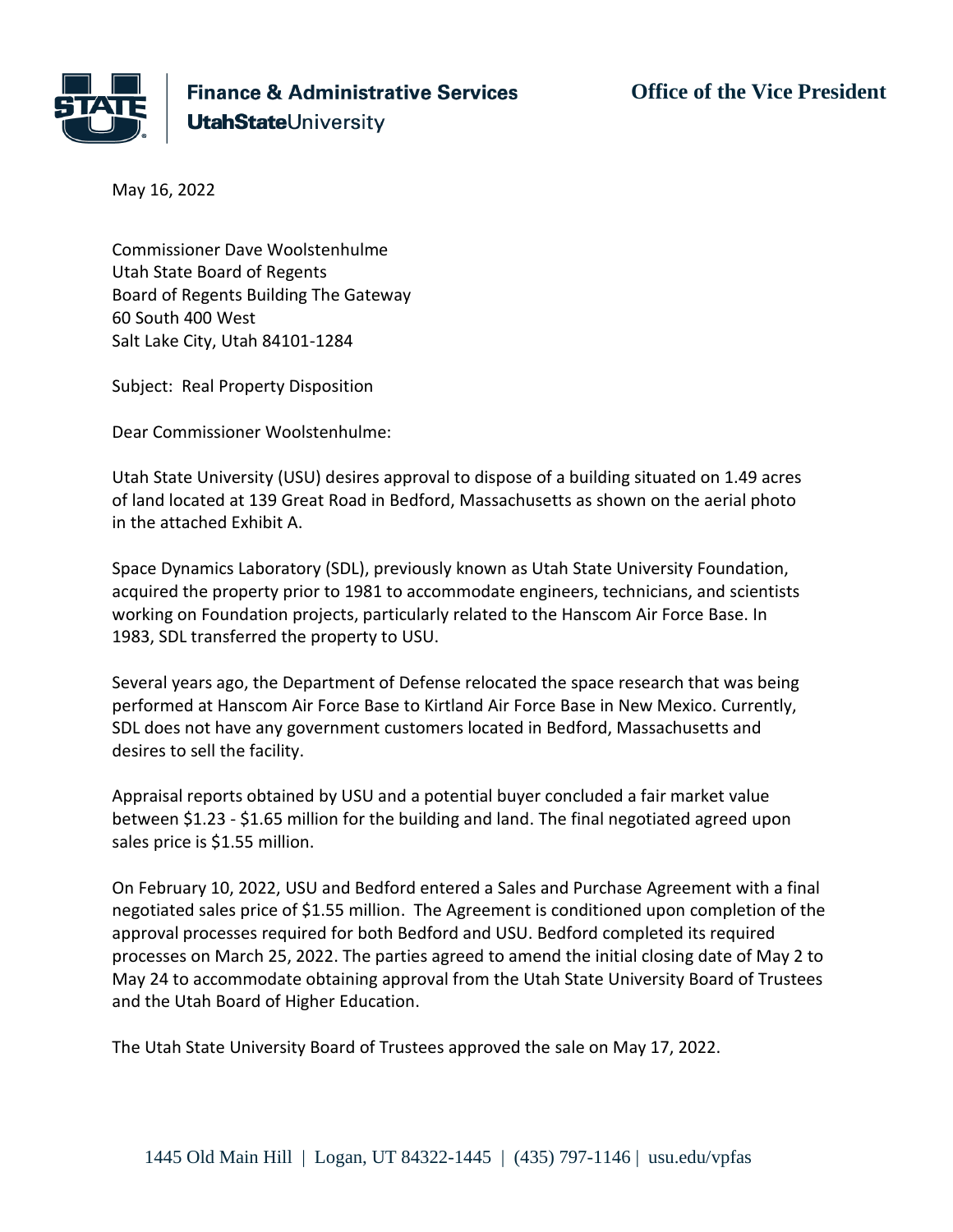We appreciate your support and request that this item be submitted to the Finance and Facilities Committee for the May 19, 2022 meeting.

Sincerely,

David T. Cowley

Vice President for Finance & Administrative Services

cc: Juliette Tennert, Chief Financial Officer Malin Francis, Director of Facilities & Planning Noelle E. Cockett, President